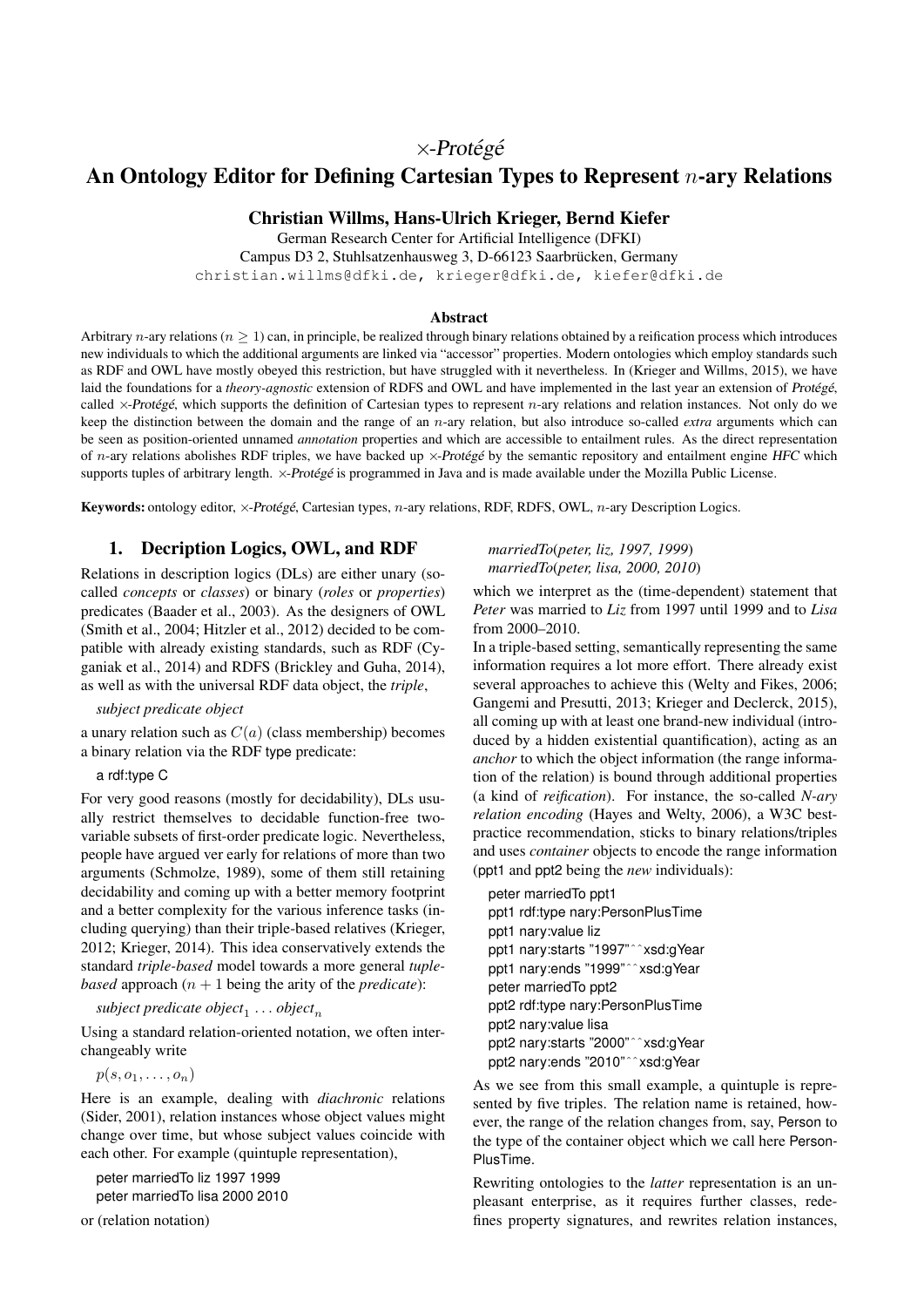as shown by the marriedTo example above. In addition, reasoning and querying with such representations is extremely complex, expensive, and error-prone.

Unfortunately, the *former* tuple-based representation which argues for additional (temporal) arguments is not supported by *ontology editors* today, as it would require to deal with general *n*-ary relations ( $n > 2$ ).  $\times$ -Protégé fills exactly this gap.

### 2. Further Motivation

 $\times$ -Protégé supports the definition of Cartesian types, composed from standard OWL classes and XSD datatypes. Given Cartesian types and by keeping the distinction between the *domain* D and the *range* R of a binary property p, it is now possible to define  $m + n$ -ary relations  $p \subseteq \mathbb{D}_1 \times \cdots \times \mathbb{D}_m \times \mathbb{R}_1 \times \cdots \times \mathbb{R}_n$ .

The deeper reason why it is still useful to separate domain and range arguments from one another is related to the socalled *property characteristics* built into OWL, e.g., symmetry or transitivity. This ultimately allows us to generalize the corresponding entailment rules, by replacing atomic classes with Cartesian types. For instance, entailment rule rdfp4 for *transitive* properties p from (ter Horst, 2005)

 $p(x, y) \wedge p(y, z) \rightarrow p(x, z)$ 

can be generalized as  $(m = n = o)$ 

$$
\begin{array}{l} p(\times_{i=1}^{m}x_i, \times_{j=1}^{n}y_j) \wedge p(\times_{j=1}^{n}y_j, \times_{k=1}^{o}z_k) \\ \rightarrow p(\times_{i=1}^{m}x_i, \times_{k=1}^{o}z_k) \end{array}
$$

 $\times$ -Protégé not only keeps the distinction between the *domain* and *range* arguments of a relation, but also provides further distinct *annotation*-like arguments, called *extra* arguments which have been shown useful in various situations and which are accessible to entailment rules of the above kind. Consider a binary *symmetric* property q which we would like to generalize by the concept of *valid time* (the time in which an atemporal statement is true), thus the corresponding entailment rule needs to be extended by two further temporal arguments  $b$  and  $e$ :

$$
q(x, y, b, e) \rightarrow q(y, x, b, e)
$$

By assuming that the temporal arguments are part of the domain and/or range of  $q$ , we are running into trouble as symmetric properties require the same number of arguments in domain and range position. Thus, we *either* need to adjust this rule, i.e.,

$$
q(x, b, e, y, b, e) \rightarrow q(y, b, e, x, b, e)
$$

*or* assume that b and e have a special "status". We decided for the latter and call such information *extra arguments*. As an example, the former marriedTo relation (a symmetric relation) is of that kind, thus having the following relation signature (assuming a biography ontology with class Person):

Person × Person × xsd:gYear × xsd:gYear *domain range 2 extra arguments*

Other *non-temporal* examples of *extra arguments* might involve *space* (or *spacetime* in general), using further XSD custom types, such as point2D or point3D, in order to encode the position of a moving object over time (Keshavdas and Kruijff, 2014).

More linguistically-motivated examples include the *direct* representation of ditransitive and ergative verb frames, including adjuncts (Krieger, 2014). We will present an example of this at the end of Section 7. when defining the quaternary relation obtains. Such kinds of properties are often wrongly addressed in triple-based settings through *relation composition*, applied to the second argument of the corresponding binary relation. This does *not* work in general, but only if the original relation is *inverse functional*.

As a last example, we would like to mention the *direct* representation of *uncertain* statements in medicine or technical diagnosis in an extension of OWL (Krieger, 2016) which is far superior to various encodings described in (Schulz et al., 2014) which have accepted the boundaries of RDF triples in order to be compatible with an existing standard.

### 3. Protégé,  $\times$ -Protégé, and HFC

Protégé is a free, open source ontology editor, providing a graphical user interface to define and inspect ontologies (http://protege.stanford.edu). Protégé version 4 has been designed as a modular framework through the use of the OSGi framework as a plugin infrastructure (https://www.osgi.org/developer/). For this reason, ×- Protégé has been implemented as an EditorKitFactory plugin for Protégé, replacing the built-in OWL EditorKitFactory. The EditorKit is the access point for a particular type of model (in our case, a model based on  $n$ -tuples) to which a GUI has access to.

 $\times$ -Protégé is divided into three separate components (Figure 1, large right box). The "bottom" layer is realized by HFC (Krieger, 2013), a bottom-up forward chainer and semantic repository implemented in Java which is comparable to popular systems such as Jena and OWLIM (http://www.dfki.de/lt/onto/hfc/). HFC supports RDFS and OWL reasoning à la (Hayes, 2004) and (ter Horst, 2005), but at the same time provides an expressive language for defining custom rules, involving functional and relational variables, complex tests and actions, and the replacement of triples in favour of tuples of arbitrary length. The query language of HFC implements a subset of SPARQL, but at the same time provides powerful custom  $M:N$  aggregates  $(M, N \geq 1)$ , not available in SPARQL.

The data read in by HFC is preprocessed and transformed into an  $\times$ -Protégé model. Among other things, it contains inheritance hierarchies for classes and properties which are directly used to visualize the ontology in the graphical user interface of  $\times$ -Protégé.

This GUI consists of several workspaces (similar to Protégé, version 4.3), presenting the ontology itself, the classes, the properties, and the instances. User actions result in an update of the model and HFC's *n*-tuple database.



Figure 1: The three-layered structure of  $\times$ -Protégé.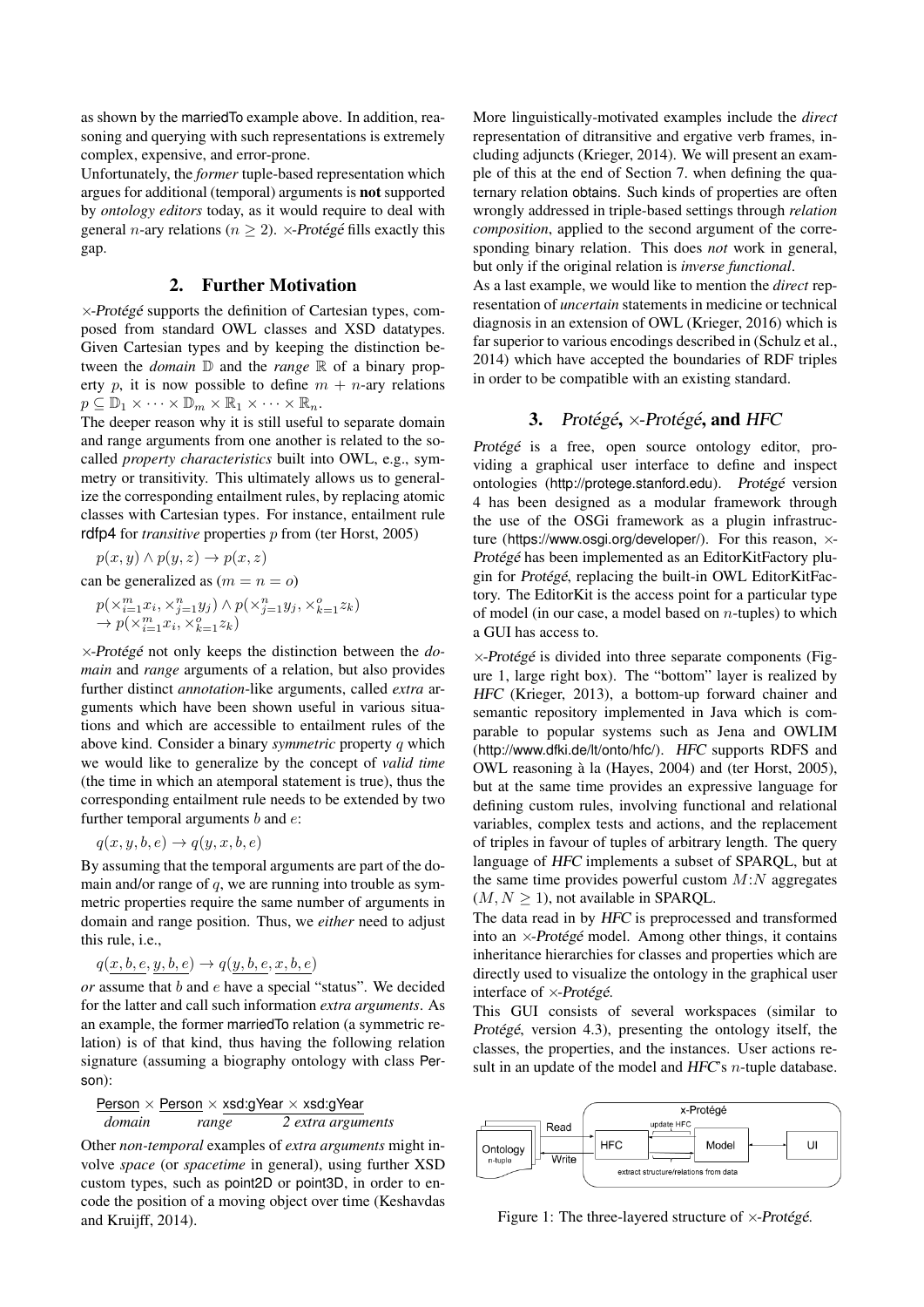In the next section, we will look into some of these workspaces (or tabs), assuming the marriedTo example from Sections 1. and 2.

### 4. Class Tab

When starting  $\times$ -Protégé the class hierarchy consists of a unique, most general type, called Thing+ in the GUI which subsumes every other Cartesian type and which can be formally defined as

$$
\text{Third+} := \bigsqcup_{i=1}^k \left(\text{owl:} \text{Third} \sqcup \text{xsd:} \text{AnyType}\right)^i
$$

For a given ontology,  $k$  is fixed (finite, of course). Initially, Thing+ has two direct subtypes, viz., owl:Thing and xsd:AnyType. HFC already provides a set of built-in XSD subtypes, such as xsd:gYear (Gregorian Year) or xsd:int (4 Byte integers), but also defines non-standard datatypes, such as xsd:monetary. As in a pure OWL setting, owl:Thing and xsd:AnyType are incompatible, but xsd:AnyType is made available under Thing+ in order to define Cartesian types, such as  $xsd:gYear \times xsd:gYear$  for the two extra arguments of the marriedTo relation (or even Person  $\times$ xsd:gYear  $\times$  xsd:gYear for the sexternary relation q in Section 2.). This small type hierarchy is depicted in Figure 2.



Figure 2: The class hierarchy for the marriedTo example.

Note that the non-singleton Cartesian types are highlighted using red colour and that  $xsd:g\text{Year}\times xsd:g\text{Year}$  is correctly classified as a subclass of the Cartesian type  $x$ sd:AnyType  $\times$ xsd:AnyType.

#### 5. Property Tab

As in OWL, we distinguish between the property characteristics owl:DatatypeProperty and owl:ObjectProperty. We group these two classes under the super-property Mixed-Property, as we do allow for further "mixed" property characteristics; e.g., properties which are instantiated with an XSD atom in first place or properties with Cartesian domain and range types which are a mixture of OWL classes and XSD types (and thus are neither datatype nor object properties). Since the quaternary relation marriedTo (binary relation plus two extra args) maps URIs onto URIs, it is classified as an object property (remember, the extra args neither belong to the domain nor range of a property). However, the ternary relation hasAge (binary relation plus one extra args) is a datatype property as it maps URIs onto XSD ints (the extra arg is the *transaction time*, the time when the birthdate was entered to HFC); cf. Figure 3.



Figure 3: The property hierarchy for the marriedTo and hasAge relations.

| Domains: bio:marriedTo | 0808 | Ranges: bio:marriedTo | 0000 | <b>Extras: bio:marriedTo</b> | 0000 |
|------------------------|------|-----------------------|------|------------------------------|------|
| rdfs:domain            |      | rdfs:range            |      | nary:argument                |      |
| bio:Person             |      | bio:Person            |      | xsd:AnyType x xsd:AnyType    |      |
|                        |      |                       |      |                              |      |
|                        |      |                       |      |                              |      |
|                        |      |                       |      |                              |      |

Figure 4: The property signature for the marriedTo relation.

When defining a new property, a user is required to choose the right Cartesian types to complete the property signature. This is displayed in Figure 4 for the marriedTo relation.

Depending on the kind of property, an ontology engineer is even allowed to associate further property characteristics with a property under definition; see Figure 5.

| <b>Characteristics: MixedProperty</b> | 田目回図 |
|---------------------------------------|------|
| <b>Functional</b>                     |      |
| Inverse functional                    |      |
| Transitive                            |      |
| Symmetric                             |      |
| Asymmetric                            |      |
| Reflexive                             |      |
| Irreflexive                           |      |
| inverseOf: bio:marriedTo              |      |
|                                       |      |

Figure 5: Further potential property characteristics for the marriedTo relation.

### 6. Instance Tab

We complete the overview of the workspace tabs by coming back to *Peter* and his relation to *Liz* and *Lisa* (cf. Section 1.). From the instance tab, we learn about his two marriages and that he is currently 53 years old (see Figure 6). The symmetry of the marriedTo relation (see Figure 5) further guarantees that *Peter* is listed in the instance tabs of *Liz* and *Liza* as well.

### 7. N-Tuples & I/O Formats

As  $\times$ -Protégé allows us to deviate from pure binary relations, certain adjustments to the *N-triples* format (Carothers and Seaborne, 2014) are necessary, especially as extra arguments need to be represented. Assume a quaternary relation obtains between a person and a degree obtained from an educational organization at a specific time:

$$
\text{obtains} \subseteq \underline{\text{Person}} \times \underline{\text{Degree}} \times \underline{\text{School}} \times \underline{\text{xsd}:\text{date}}{\mathbb{R}_1 \times \mathbb{R}_2} \times \frac{\text{ack}:\text{date}}{\mathbb{A}}
$$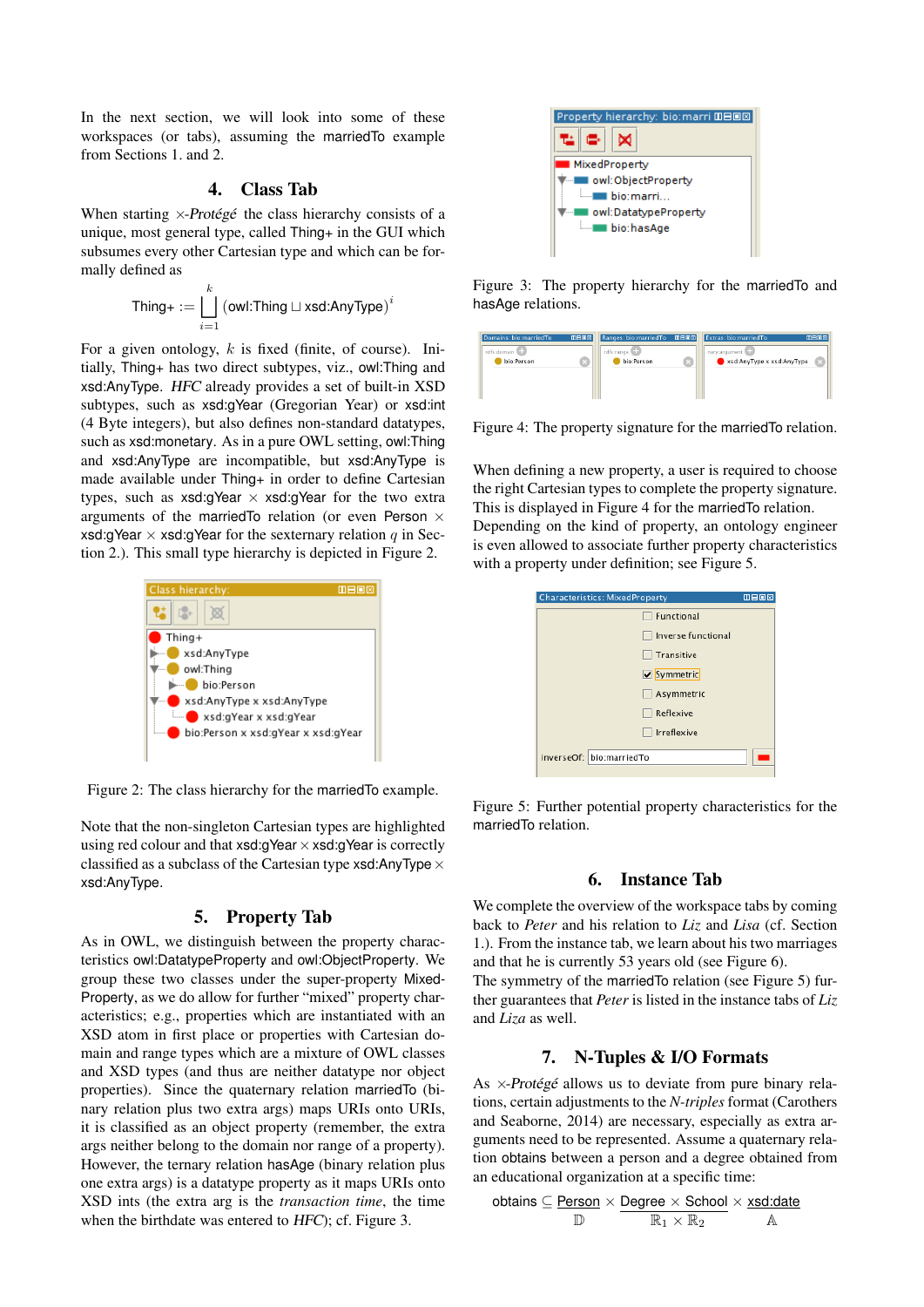

Figure 6: Facts about *Peter*.

In order to let the system know of how many arguments the domain, the range, and the extra part of a relation is composed of, we add further length-related information (infix notation):

```
obtains rdfs:domain Person
obtains rdfs:range Degree School
obtains nary:extra xsd:date
obtains nary:domainArity "1"ˆˆxsd:int
obtains nary:rangeArity "2"ˆˆxsd:int
obtains nary:extraArity "1"ˆˆxsd:int
```
Notice that the rdfs:range keyword directly above is followed by *two* classes: Degree and School (=  $\mathbb{R}_1 \times \mathbb{R}_2$ ). Not only is this kind of representation used in the RBox of an ontology, but also in the TBox, e.g.

Degree School rdfs:subClassOf owl:Thing owl:Thing as

Degree  $\times$  School  $\sqsubseteq \top \times \top$ 

is the case. ABox information is also affected by this style of representation, as, for instance

peter obtains phd stanford "1985"ˆˆxsd:date

Besides providing such an (asymmetric) *infix* representation, x-Protégé let the user decide whether a *prefix* representation is more appropriate for him/her. So, for instance, the last ABox statement above would then become

obtains peter phd stanford "1985"ˆˆxsd:date

We finally like to stress the fact that once one decided to go for a direct representation of additional arguments and reason upon them, queries and rules will usually intermix tuples of different length. For example, in a *valid time* approach *universal* information from the TBox and RBox of an ontology is encoded as triples, whereas *assertional* knowledge will be represented as quintuples (Krieger, 2012); see HFC rule at the end of Section 8.

### 8. Future Work

Since  $\times$ -Protégé already uses functionality from HFC (see Section 3.), we would like to add further *query* and *rule definition* tabs to the next major version of  $\times$ -Protégé to support the construction of HFC queries and rules (see the two examples below).

The query support in  $\times$ -Protégé will ease the definition of SPARQL-like queries in HFC over *n*-tuples, using keywords such as SELECT, SELECTALL (for the *multiply-out* mode in HFC in case equivalence class reduction is enabled), DISTINCT, WHERE, FILTER, and AGGREGATE. Depending on the property signatures,  $\times$ -Protégé will then alarm a user if too less, too many, or wrong arguments have been specified in WHERE clauses, FILTER tests, or AG-GREGATE functions. This helps to simply the construction of a query such as

SELECT DISTINCT ?partner WHERE peter marriedTo ?partner ?start ?end FILTER GreaterEqual ?start "1998"ˆˆxsd:gYear & LessEqual ?end "2005"ˆˆxsd:gYear AGGREGATE ?noOfPartners = Count ?partner

which computes how many times *Peter* was married to distinct women between 1998 and 2005. The results of such queries (viz., tables) will also be displayed in this tab.

The rule support will provide means to define, maintain, and extend RDFS, OWL, and custom rule sets. Again, as is the case for queries, clauses, @test, and @action sections of rules in HFC will benefit from checking for the right number of arguments. For instance, the valid time extension of the entailment rule for *transitive* properties (ter Horst, 2005) in HFC looks as follows (Krieger, 2012):

| ?p rdf:type owl:TransitiveProperty               | // triple                                 |
|--------------------------------------------------|-------------------------------------------|
| ?x ?p ?y ?start1 ?end1                           | // quintuple                              |
| ?y ?p ?z ?start2 ?end2                           |                                           |
| $\rightarrow$                                    |                                           |
| ?x ?p ?z ?start ?end                             |                                           |
| @test                                            | $\frac{\textit{II}}{\textit{3}$ LHS tests |
| $?x = ?y$                                        |                                           |
| $?V = ?Z$                                        |                                           |
| lntersectionNotEmpty ?start1 ?end1 ?start2 ?end2 |                                           |
| @action                                          | //2 RHS actions                           |
| ?start = Max2 ?start1 ?start2                    | <i>Il new RHS variable</i>                |
| $?end = Min2 ?end1 ?end2$                        | <i>ll</i> new RHS variable                |

In both cases, we would also like to provide a *completion* mechanism for properties and URIs, as well as for external tests (see @test above) and value-returning functions (see @action above), an extremely useful functionality known from programming environments.

Our ultimate goal is thus to offer  $\times$ -Protégé as a front-end GUI for ontology-based systems, based on HFC.

# 9. Download

 $\times$ -Protégé version 1.0 as of Monday Feb 15, 2016 can be downloaded from https://bitbucket.org/cwillms/xprotege/downloads/ and is made available under the Mozilla Public License. Here, you will also find a preliminary version of the user guide.

# 10. Acknowledgements

The research described in this paper has been partially financed by the European project PAL (Personal Assistant for healthy Lifestyle) under Grant agreement no. 643783-RIA Horizon 2020. This work was conducted using the Protégé resource, which is supported by grant GM10331601 from the National Institute of General Medical Sciences of the United States National Institutes of Health. We would like to thank the three reviewers for their detailed and useful suggestions.